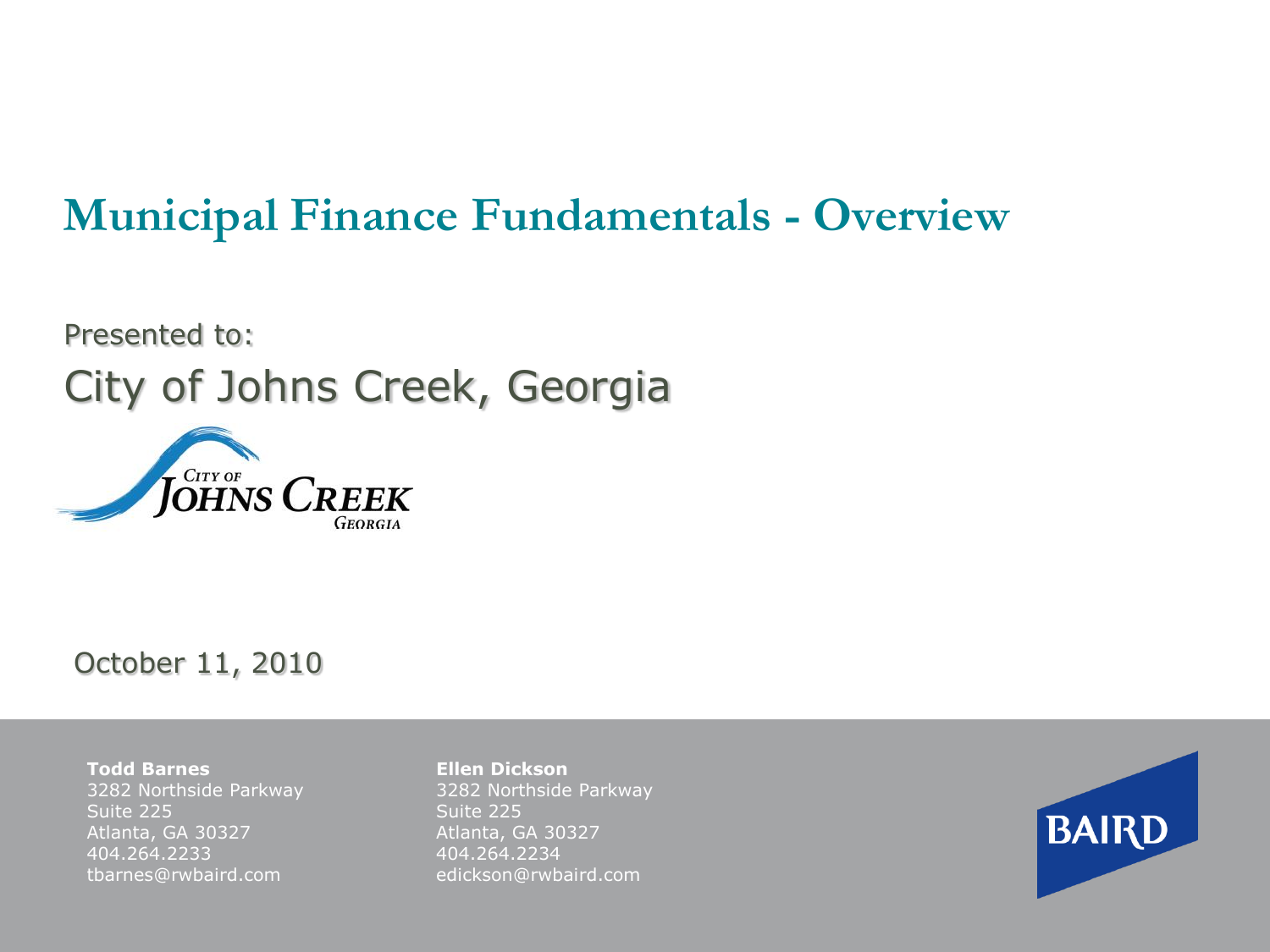## **Pay-As-You Go Funding Options**



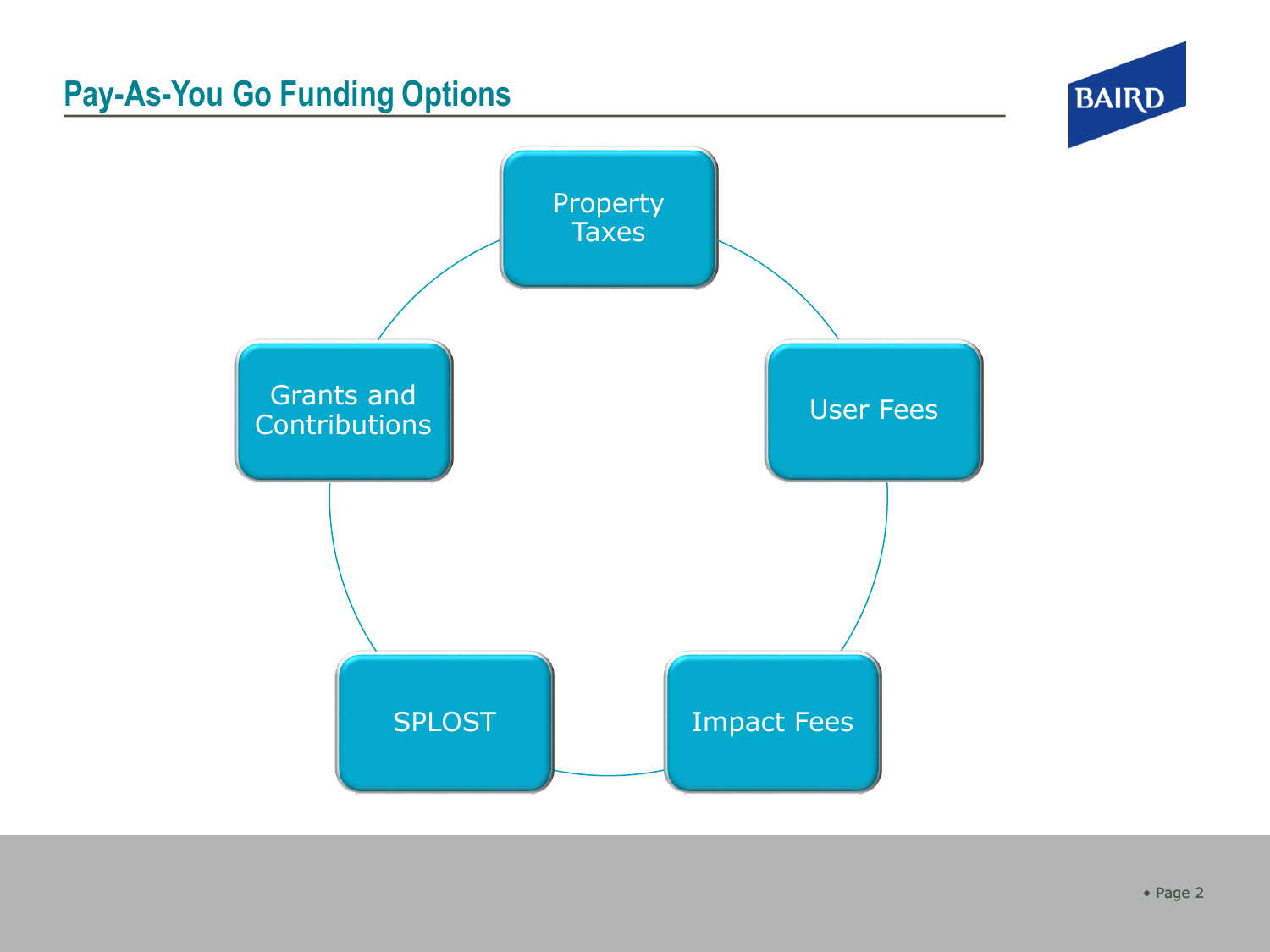### **Funding Options**



### • **Borrowing**

Borrowing funds might be the preferred approach for one or more of the following reasons:

Project costs exceed available funds

Acquire needed assets/facilities sooner

Spread cost over current and future users

Preserve cash reserves

Interest cost less than construction inflation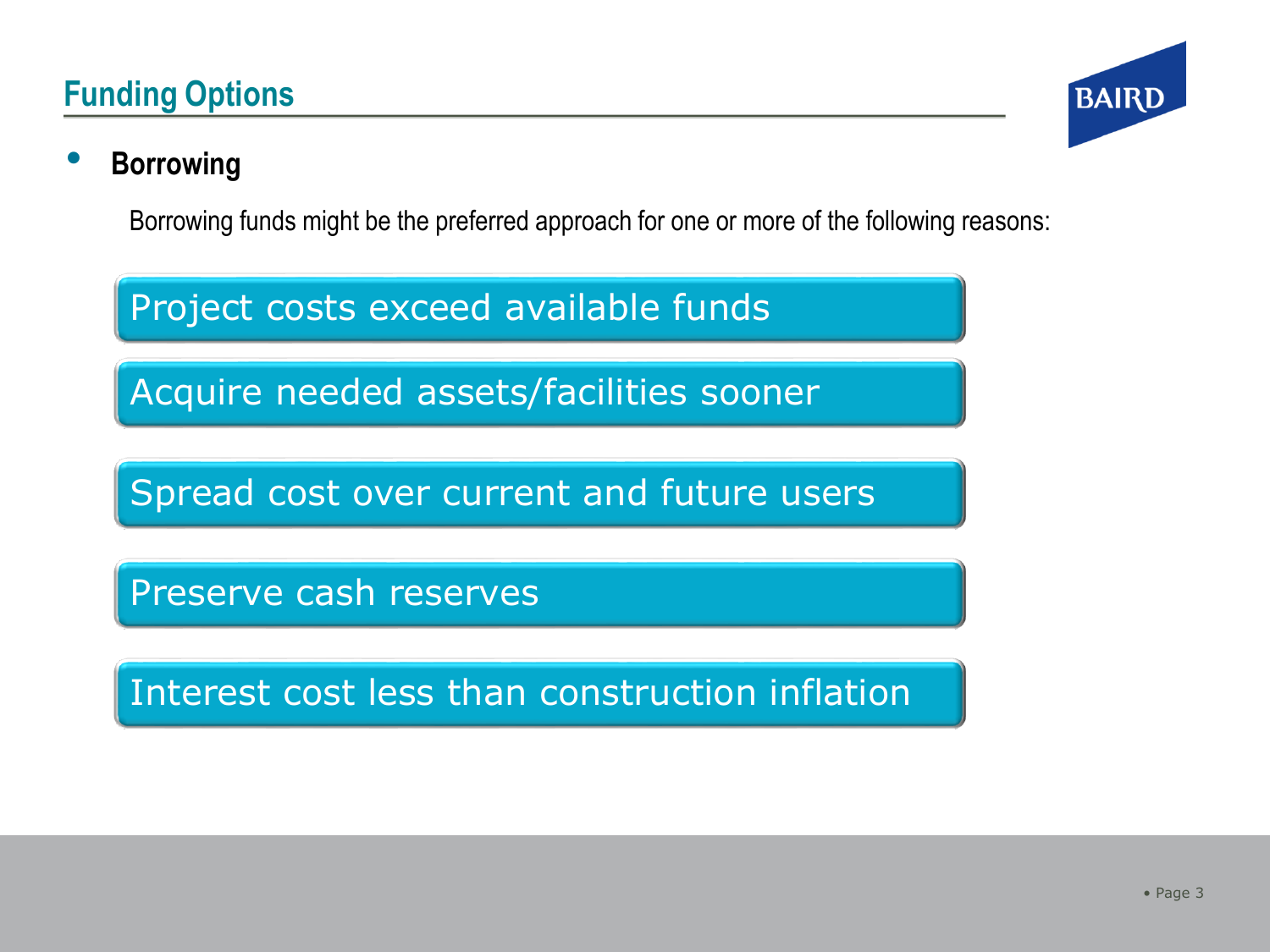### **Funding Options**



### • **Borrowing Options**

Presented below is a list of the types of financing that are available to fund capital assets on either a long-term or a short-term basis:

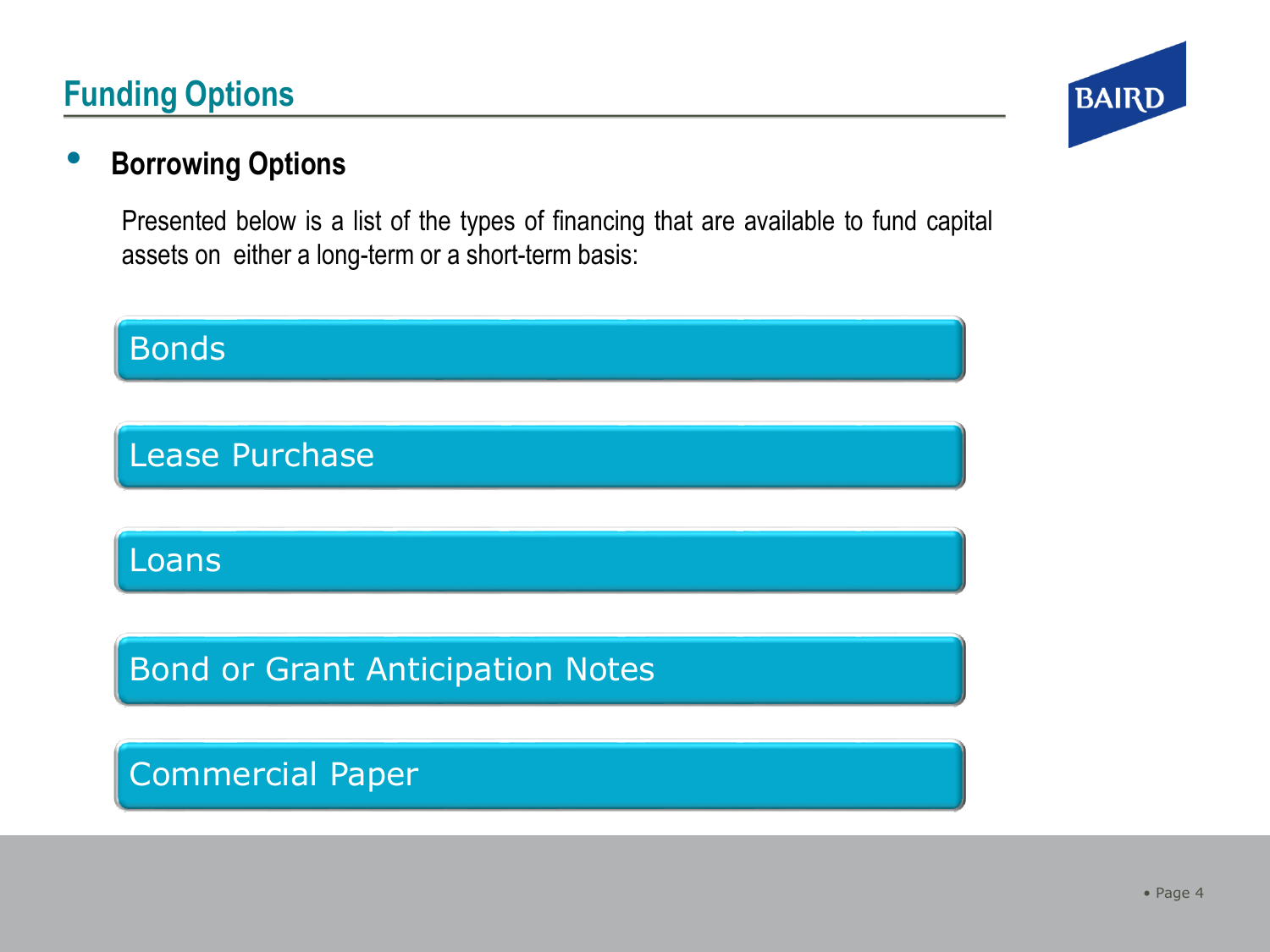### **Bonding Options**



#### **General Obligation**

- 
- Secured by unlimited ad valorem taxing power
- Term cannot exceed 30 years
- Issued for any purpose taxes can be levied
- Must be approved by voter referendum. Different project types must be separate ballot questions
- Total bond amount and repayment terms are established in referendum
- Total outstanding cannot exceed 10% of assessed value of taxable property

### **Authority (IGA)**

- Three types: - Constitutional
- General Statute
- Local Legislation
- Secured by Intergovernmental Agreement with City
- Term cannot exceed 50 years
- Fund public buildings and revenue undertakings identified in Revenue Bond Law
- No referendum required. Authorized by Article IX of the GA Constitution
- IGA can be limited tax pledge or full faith and credit depending on type of project and authority
- City's millage cap of 4.731 mills limits the borrowing capacity

#### **Revenue**

- Secured by dedicated revenue stream
- Term cannot exceed life of project
- Issued for self-sustaining projects: water & sewer, parking, jails, etc.
- Do not need voter approval
- Rates must be set to cover debt service
- Bond covenants required: rate covenants, additional bonds test & operation and maintenance requirements
- May need Debt Service Reserve Fund
- Can also secure bonds with general obligation

#### **COPs**

- Secured by general operating fund or SPLOST
- Term cannot exceed one year, subject to annual appropriation
- Do not need voter approval
- 100% financing requirement, no equity can be in property/asset
- Par amount outstanding on all lease -purchases cannot exceed \$25MM
- Must be added to 10% limit
- Must have public hearing and publish notice in newspaper 2 weeks prior
- Cannot have been part of a referendum that has failed in last 4 years
- Essentiality of projects is very important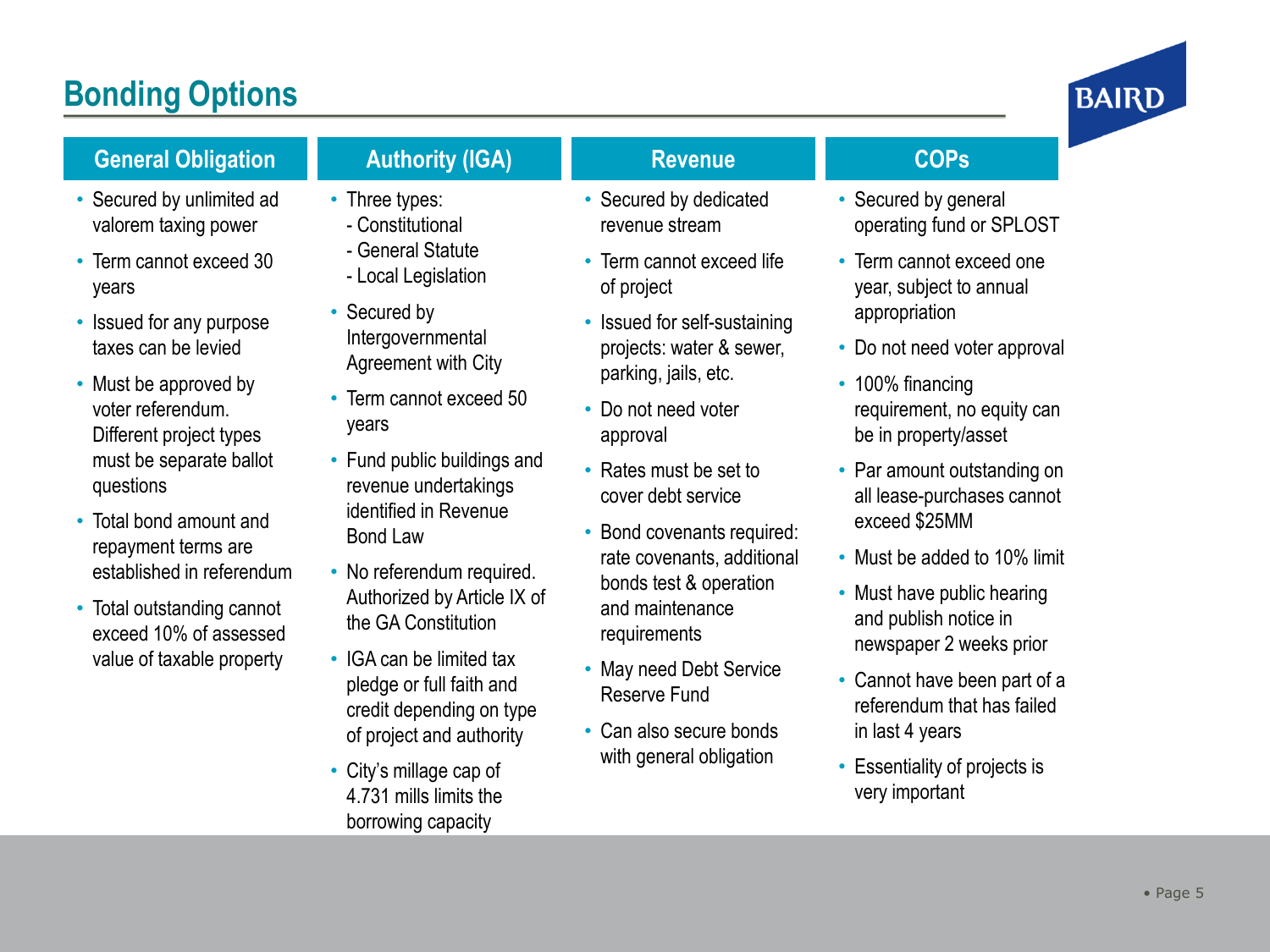### **GO Referendum**

- Election Dates where referendum can be offered for <sup>a</sup> vote:
	- Odd numbered years: 3<sup>rd</sup> Tuesday in March or General Election in November
	- Even numbered years: Presidential Preference Primary, General Primary or General Election in November
- Call for referendum must occur at least <sup>90</sup> days prior to vote
- Request for pre-clearance with U.S. Justice Department must be filed at lease <sup>60</sup> days prior to the vote
- <sup>A</sup> Notice of Election must be published in the local legal organ for not less than <sup>30</sup> days immediately preceding date of vote
- Notice of Election must include:
	- Purpose of the bonds
	- Maximum Par amount of bonds
	- Maximum interest rate
	- Maximum principal amount for each maturity

| 2011         | 2012                     |  |
|--------------|--------------------------|--|
| March 15th   | February 7 <sup>th</sup> |  |
| November 8th | August 21 <sup>st</sup>  |  |
|              | November 6th             |  |

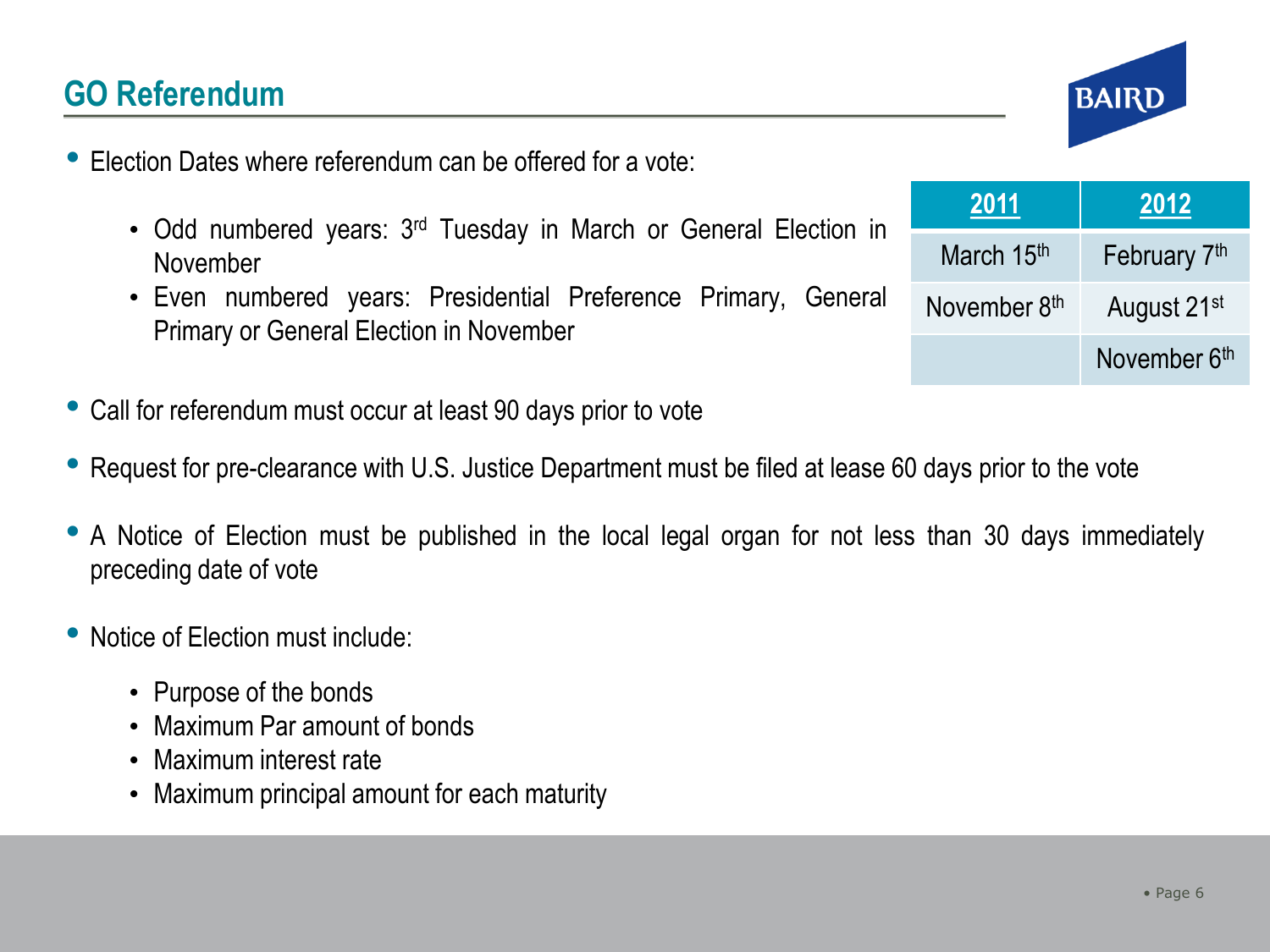# **GO Referendum & Financing Schedule**

| $? - Oct$             | Project planning; Assemble financing team                                                                              |
|-----------------------|------------------------------------------------------------------------------------------------------------------------|
| Oct - Nov             | Size & Structure Bond Issue; Finalize bond parameters for referendum                                                   |
| Dec. 15th             | Call for Referendum                                                                                                    |
| Jan. $14th$           | Request pre-clearance with U.S. Justice Department                                                                     |
| Feb. 11th             | Begin publishing Notice of Election in local legal organ                                                               |
| March 15th            | Referendum date                                                                                                        |
| Week of<br>April 4th  | Kick-off call<br>Circulate 1 <sup>st</sup> draft of bond documents & POS                                               |
| Week of<br>April 11th | Provide comments on bond documents & POS                                                                               |
| Week of<br>April 18th | Circulate 2 <sup>nd</sup> draft of bond documents & POS                                                                |
| Week of<br>April 25th | Due diligence call<br>Provide comments on bond documents & POS<br>Send package to rating agencies & insurance provider |
| Week of<br>May 2nd    | First validation ad published<br>Conference call with rating agency                                                    |
| Week of<br>May 9th    | Second validation ad published<br><b>Finalize POS</b>                                                                  |
| Week of<br>May 16th   | Validation hearing<br>Receive rating & insurance quote<br>Print & distribute electronic & hard copy of POS             |
| Week of<br>May 23rd   | Price bonds (Tues)<br>Bond Resolution & Bond Purchase Agreement adopted and signed (Wed)                               |
| Week of<br>May 30th   | Finalize, print & distribute OS<br>Distribute closing documents                                                        |
| Week of<br>June 6th   | Pre-closing of Bonds (Wed)<br>Closing of Bonds (Thurs)                                                                 |

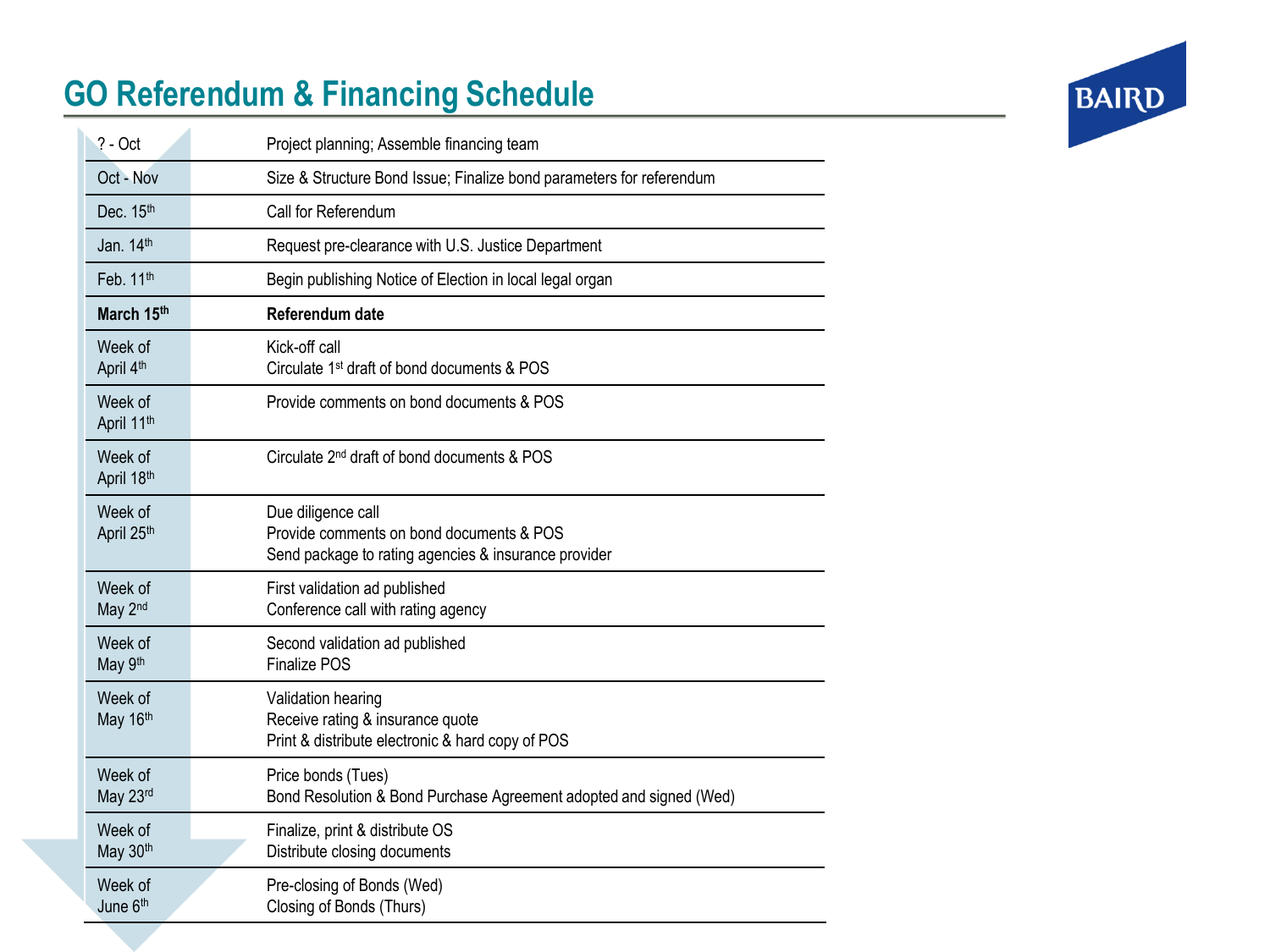### **Methods of Sale – When to Use Each**



#### **Negotiated**

Underwriter selected early in financing and active throughout the financing. At pricing, City negotiates with the selected Underwriter on the terms of the bonds.

- When the new issue does not have a large par amount
- When issuer is not a frequent issuer of debt
- When issuer wants flexibility on the timing of the sale
- When issuer has had a recent change in management
- When issuer has experienced some financial difficulties recently
- Volatile market conditions

#### **Competitive**

Underwriter is not present throughout the financing process. At pricing, City accepts public bids to purchase all bonds. Bidder with lowest true interest cost wins.

- When issuer has high credit ratings
- When issuer has name recognition in the markets
- When issuer comes to market on a regular basis
- When the bond structure is straightforward
- Stable market conditions

#### **Private Placement**

Direct sale of bonds to an investor by a Placement Agent without the use of an underwriter.

- When the financing is small and can benefit from decreased costs of issuance
- When bond proceeds are needed quickly – private placements provide a faster sale process
- When a financing is complex and needs to be explained directly to investors
- When the financing is not rated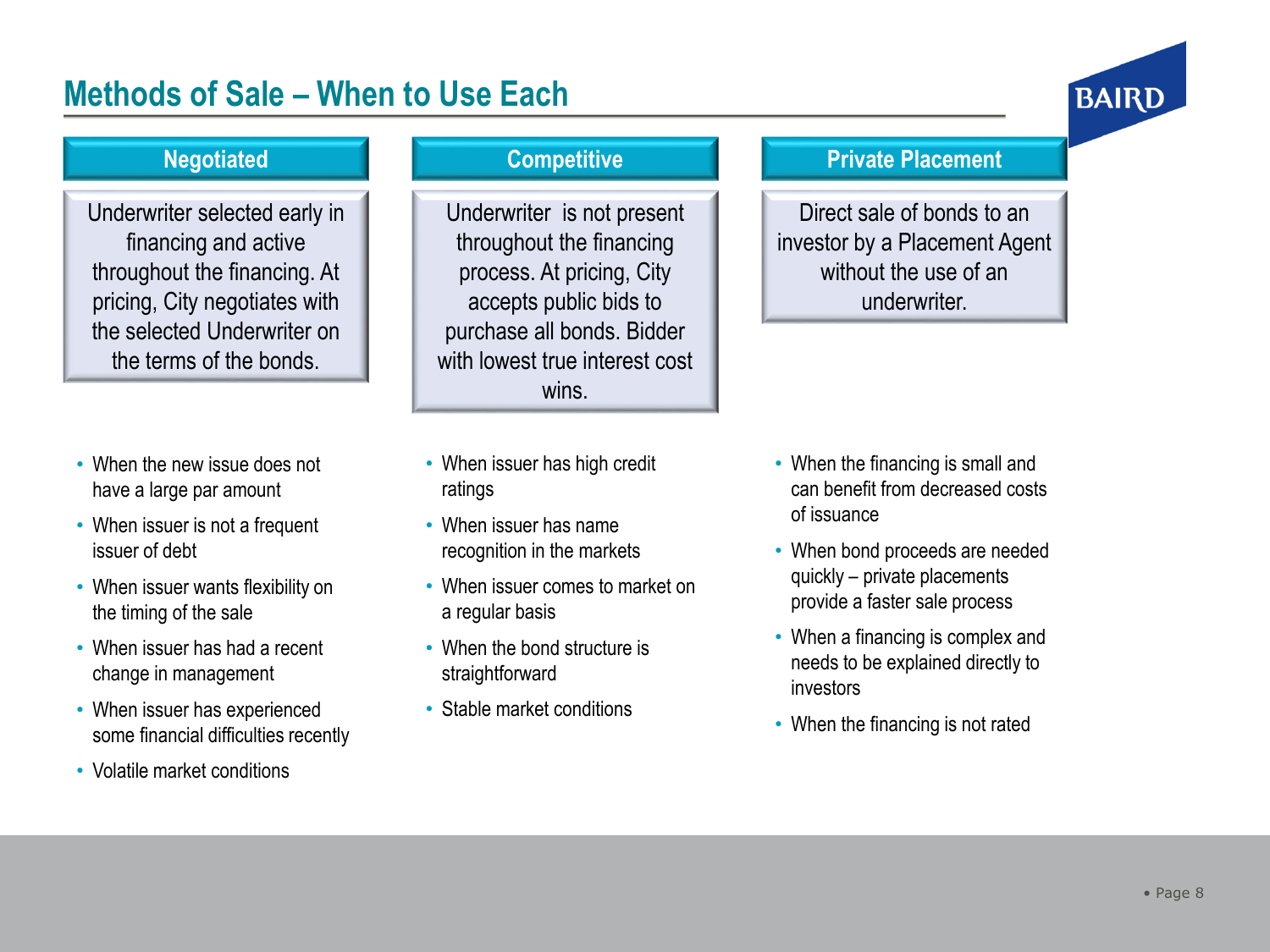### **Credit Ratings**

- Bond ratings are evaluations of the Issuer's credit risk by the rating agencies and then assigning <sup>a</sup> value to that risk
- Currently there are three rating agencies: Moody's Investors Service, Standard & Poor's and Fitch Ratings

| <b>Long Term Investment Grade Ratings</b> |                |                |  |  |
|-------------------------------------------|----------------|----------------|--|--|
| Moody's                                   | <b>S&amp;P</b> | Fitch          |  |  |
| Aaa                                       | <b>AAA</b>     | <b>AAA</b>     |  |  |
| Aa1                                       | $AA+$          | $AA+$          |  |  |
| Aa2                                       | AA             | AA             |  |  |
| Aa3                                       | AA-            | AA-            |  |  |
| A <sub>1</sub>                            | $A+$           | $A+$           |  |  |
| A2                                        | $\overline{A}$ | $\overline{A}$ |  |  |
| A <sub>3</sub>                            | $A -$          | $A -$          |  |  |
| Baa1                                      | BBB+           | BBB+           |  |  |
| Baa2                                      | <b>BBB</b>     | <b>BBB</b>     |  |  |
| Baa3                                      | BBB-           | BBB-           |  |  |

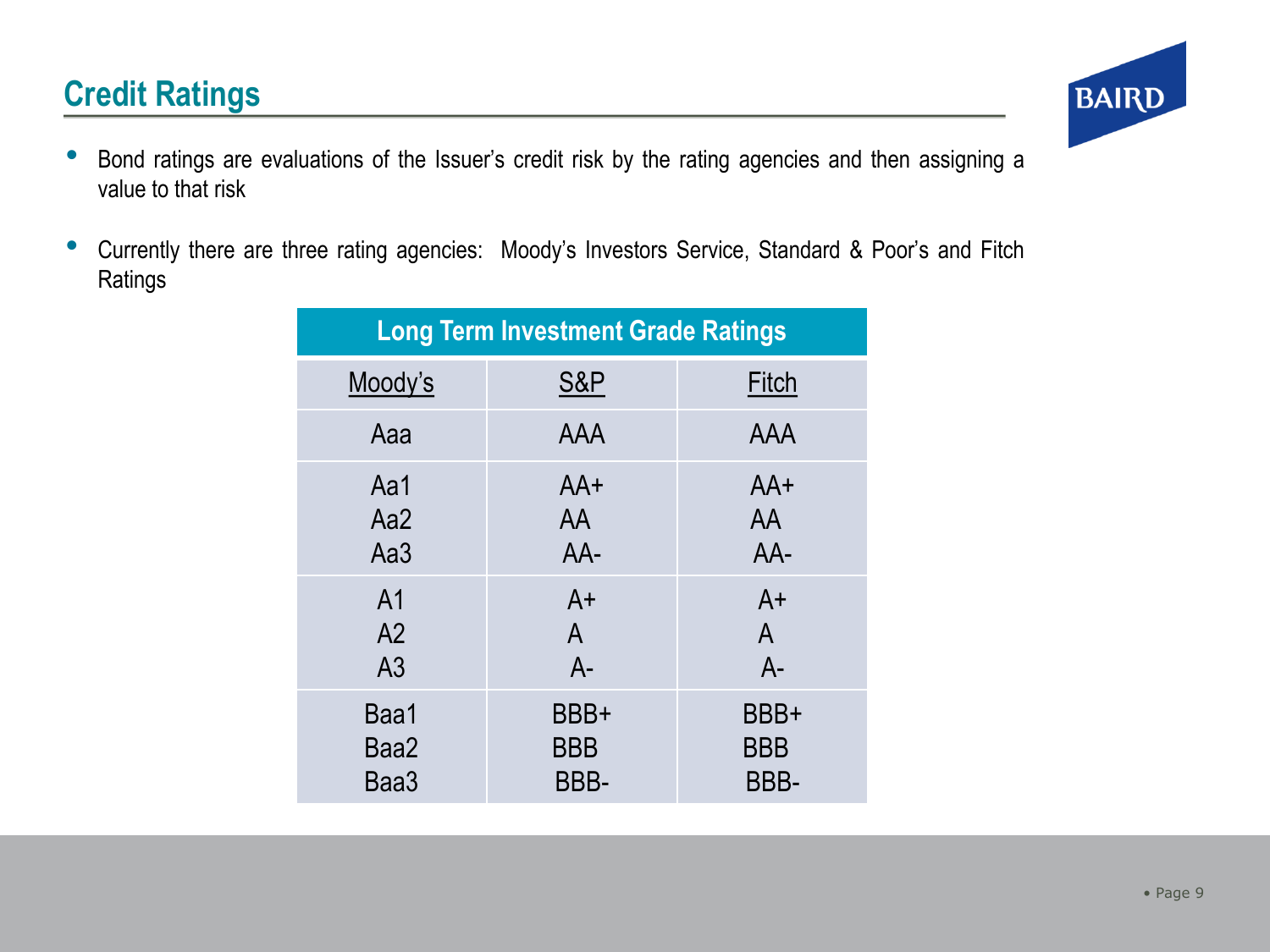# **Rating Agency Process**



#### **The rating agency process described below takes approximately 3 – 4 weeks**

- **Send credit package to rating agencies**
	- Credit package will include the POS, most recent set of numbers, pertinent legal documents, audits & budgets, financing schedule and distribution list
	- This needs to be sent at least one week ahead of the ratings presentation

#### • **Ratings Presentation**

- Either done by conference call or on-site visit
- Underwriter/Financial Advisor will collaborate with the Issuer and put together a presentation providing information about the Issuer as well as the financing
- Before the actual call, the Underwriter/Financial Advisor reviews strengths and challenges with the Issuer in order to anticipate analyst questions. For the challenges, solutions will need to be addressed, such as developing and putting into place new debt policies or other specific plans to mitigate or eliminate the challenges.
- Gives the analyst an opportunity to ask for additional information needed for the rating analysis
- **Committee meeting**
	- Analyst goes over all information provided, puts together a summary and takes the financing to a committee where the rating will be determined
- **Rating report**
	- Summarizes the rationale for the credit rating, including the credit strengths and weaknesses of the Issuer and the financing.
- **Monitoring of rating**
	- Rating agency will continue to monitor the rating and provide updates when necessary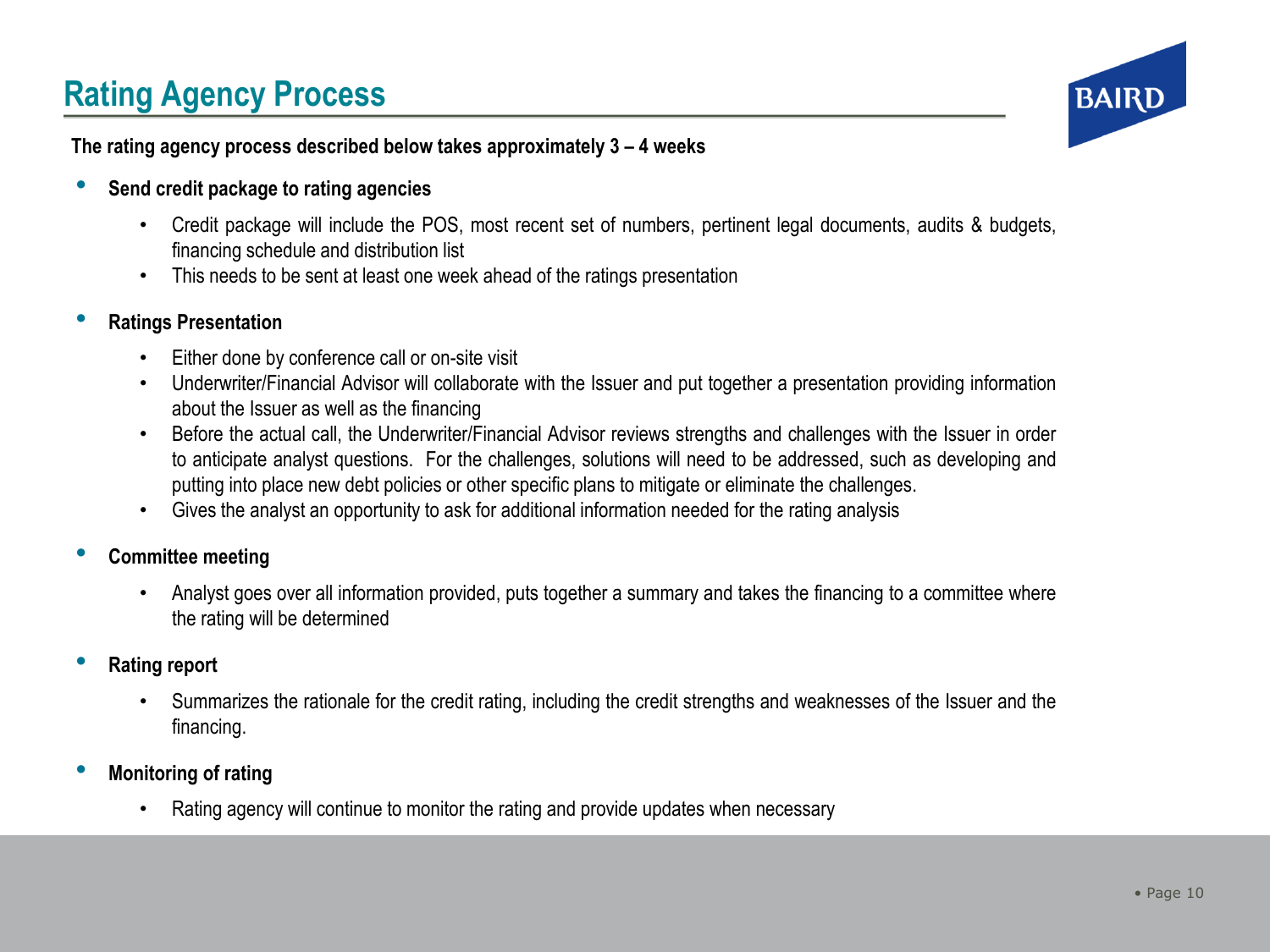### **General Obligation Rating Methodology**

#### • **Economic Growth**

- Size and growth trend
- Type of economy
- Socioeconomic and demographic profile
- Workforce profile

#### • **Financial Strength**

- Balance sheet/liquidity
- Operating flexibility
- Budgetary performance

#### • **Management and Governance**

- Financial planning and budgeting
- Debt management and capital planning
- Management of economy/tax base
- Governing structure
- **Disclosure**

#### • **Debt Profile**

- Debt burden
- Debt structure and composition
- Debt management and financial impact/flexibility
- Other long-term commitments and liabilities



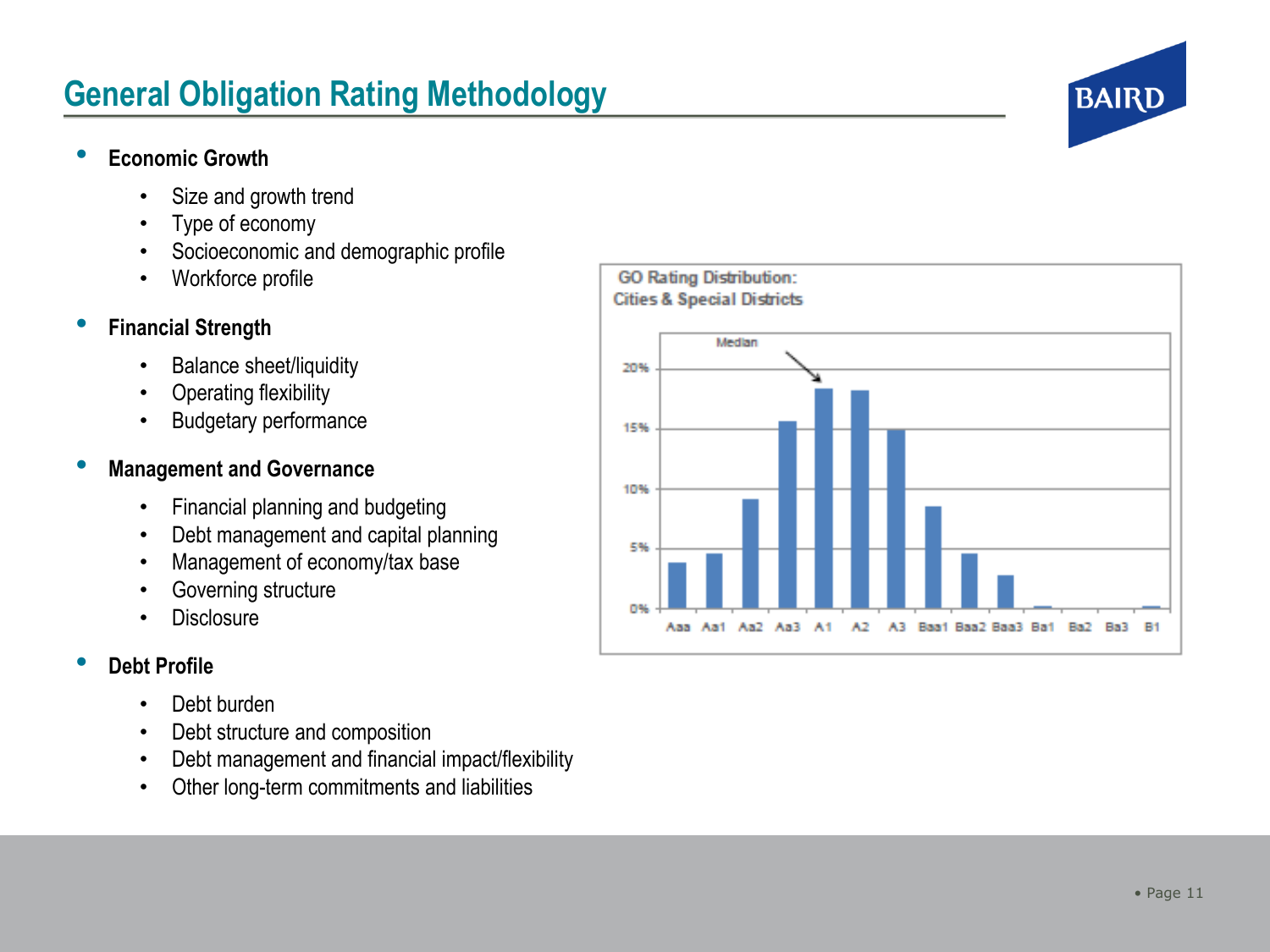

- Insurance providers insure the full and timely payment of debt service on the bonds in the event the City is unable to make payments to the bondholders.
- If insured, the financing carries the ratings of the insurance provider.
- Bond insurance provider conducts a credit review, issues an insurance commitment and provides an insurance premium quote.
- Bond insurance premium is <sup>a</sup> one-time fee paid at closing and is based on a percentage of the total debt service of the new financing.

|                                                                                        | <b>Moody's Investors Service</b>          | <b>Standard &amp; Poor's</b>       | <b>Fitch Ratings</b> |
|----------------------------------------------------------------------------------------|-------------------------------------------|------------------------------------|----------------------|
| Berkshire Hathaway Assurance Corp.                                                     | Aa1<br>stable outlook                     | AA-plus<br>stable outlook          | not rated            |
| Assured Guaranty Corp.                                                                 | Aa3<br>negative outlook                   | AAA<br>negative outlook            | not rated            |
| Assured Guaranty Municipal Corp.                                                       | Aa3<br>negative outlook                   | AAA<br>negative outlook            | not rated            |
| National Public Finance Guarantee Corp.<br>(formerly MBIA Insurance Corp. of Illinois) | Baa1<br>outlook developing                | A<br>outlook developing            | not rated            |
| Radian Asset Assurance Inc.                                                            | Ba1<br>stable outlook                     | BB-<br>negative outlook            | not rated            |
| MBIA Insurance Corp.                                                                   | B <sub>3</sub><br>negative outlook        | <b>BB-plus</b><br>negative outlook | not rated            |
| Ambac Assurance Corp.                                                                  | Caa <sub>2</sub><br>on review for upgrade | R                                  | not rated            |
| Syncora Guarantee Inc.<br>(formerly XL Capital Assurance Inc.)                         | Cа<br>outlook developing                  | $R^*$                              | not rated            |
| <b>ACA Financial Guaranty Corp.</b>                                                    | not rated                                 | not rated                          | not rated            |
| CIFG Assurance North America Inc.                                                      | not rated                                 | not rated                          | not rated            |
| Financial Guaranty Insurance Co.                                                       | not rated                                 | not rated                          | not rated            |

*\*Regulatory Intervention*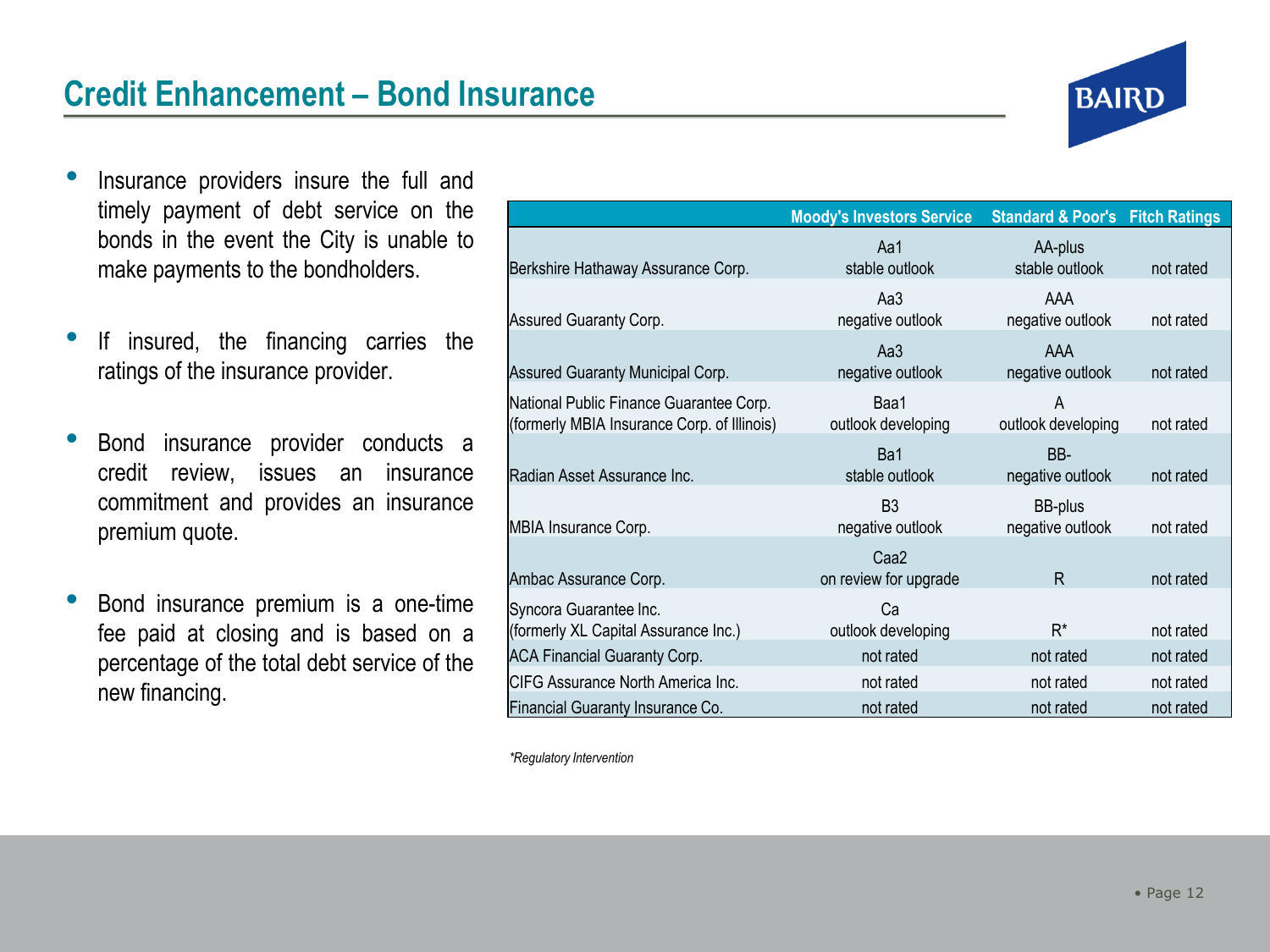

- Ratings make a significant difference in interest rates
- As can be seen by the graph to the right, a "AA" rated financing on average is 52 basis points lower in yield than a "A" rated financing
- On a \$10 million, 30-year financing, this spread equates to a little over a \$ 1 million increase in interest expense to the Issuer
- The FA or Underwriter will provide the Issuer with an insurance break -even analysis before pricing to determine if insurance is cost -effective.

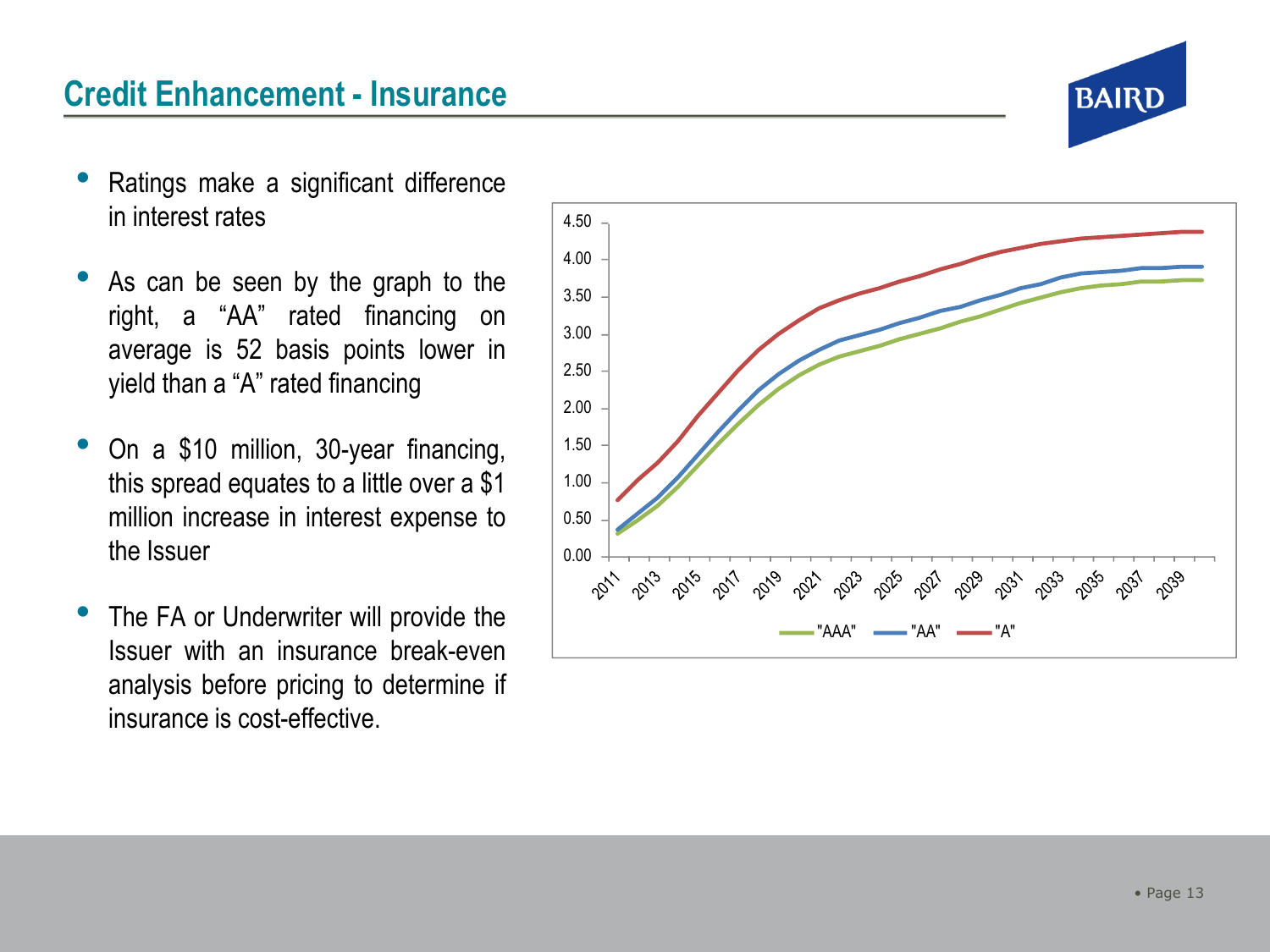### **Arbitrage Rebate**



- Issuers borrow at lower tax-exempt rates and invest at higher taxable rates
- Arbitrage rules have been enacted so issuers cannot profit from the spread between tax-exempt and taxable rates
- The rules require the issuer to return to the U.S. Treasury any earnings above the arbitrage yield of the bonds issue ("arbitrage rebate")
- This rebate must be calculated by the issuer every five years, starting from the closing date on all bond financings and every time a bond financing matures. But it is good practice, and required by some bond counsels, to do these calculations annually.

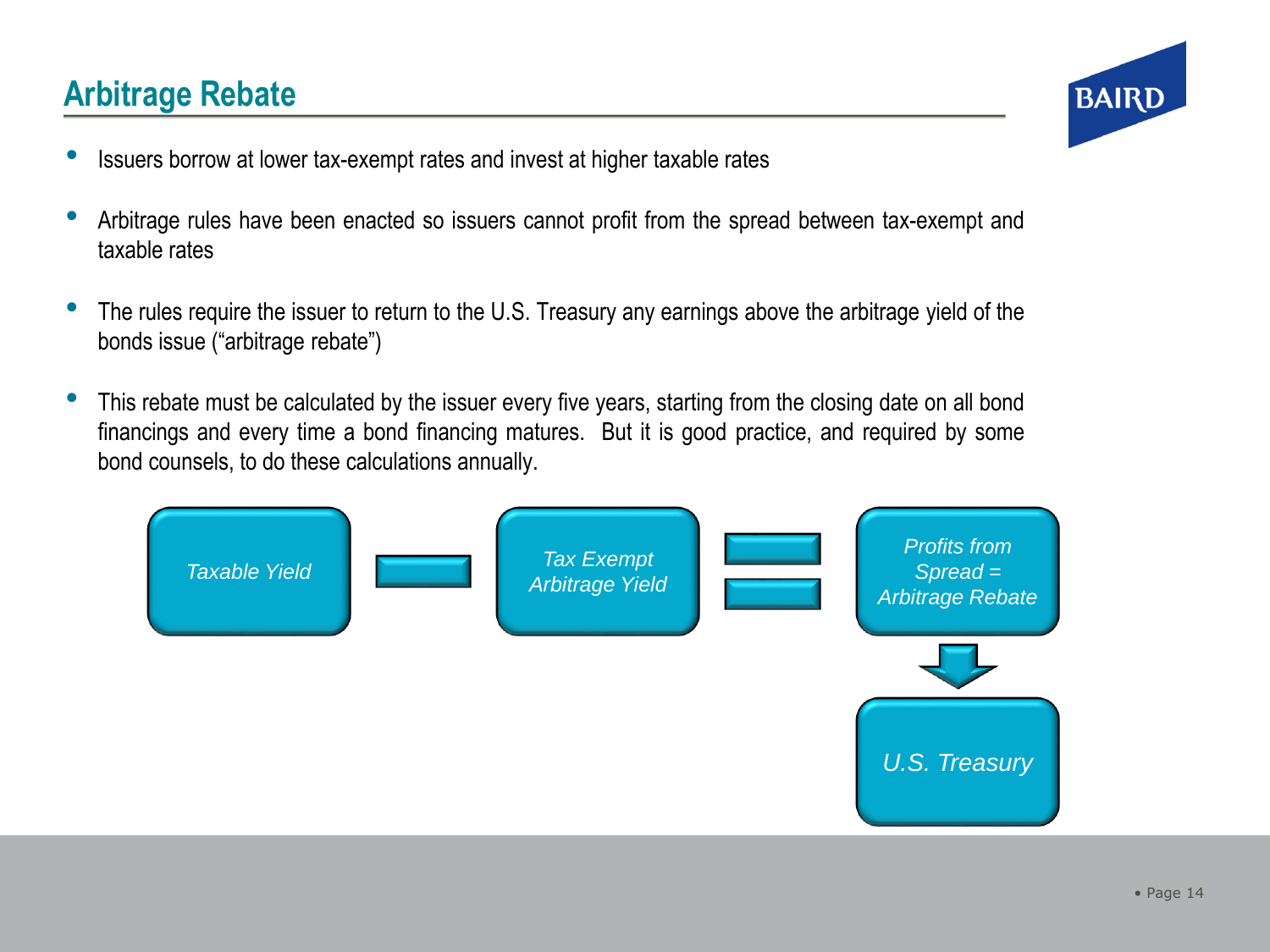### **Arbitrage Rebate Exemptions**

- **Small Issuer Exemption** an Issuer plans to issue \$5 million or less (\$15 million or less for public schools) in any calendar year
- **Spend-down Exemption** an Issuer is able to meet the spend down requirements of any of the three described below